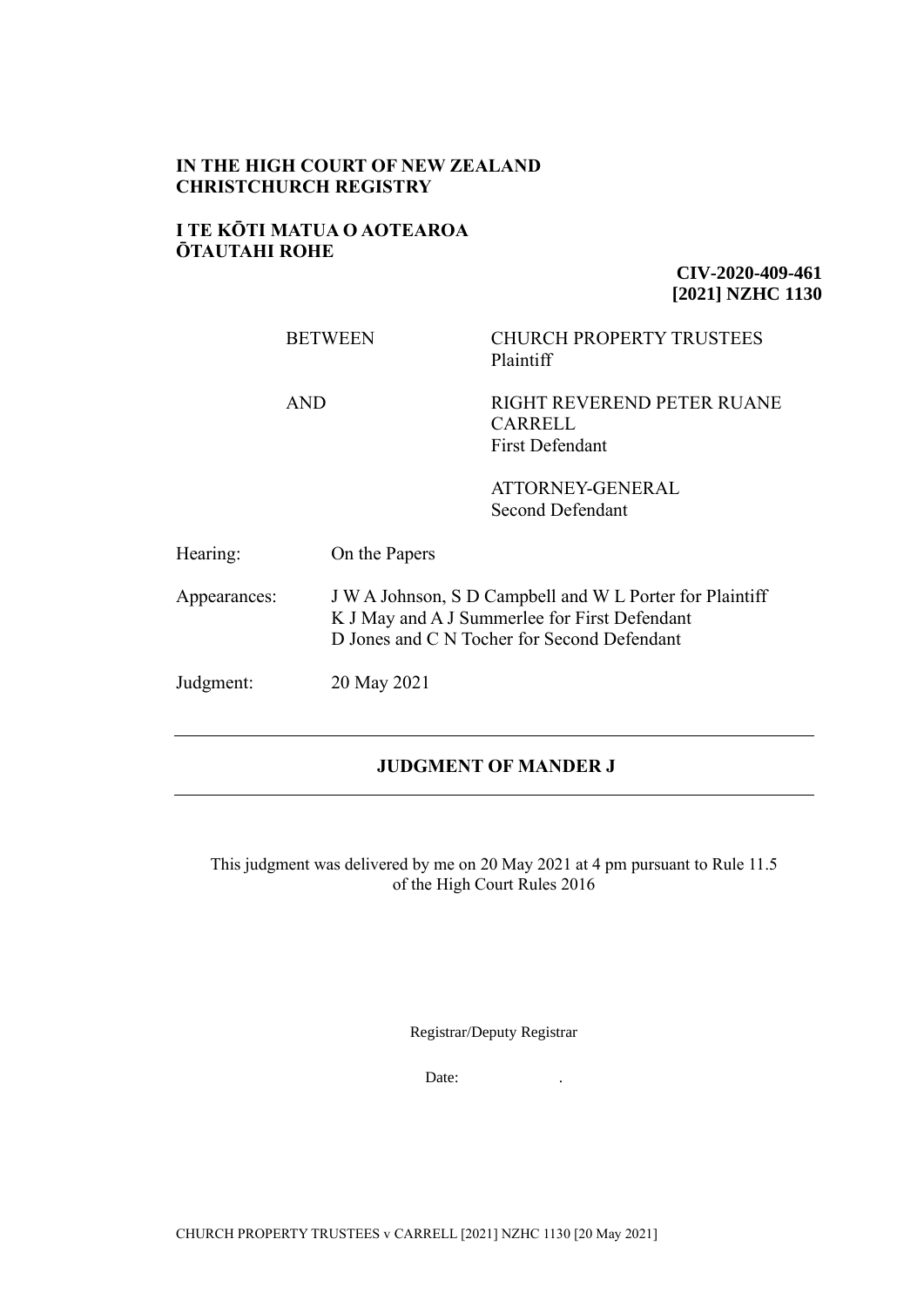[1] The plaintiff, Church Property Trustees  $(CPT)$ ,<sup>1</sup> is a body corporate whose function is to hold and administer various properties held on trust that are associated with the Anglican Diocese of Christchurch (the Diocese), in accordance with the Anglican (Diocese of Christchurch) Property Trust Act 2003 (CPT Act) and relevant trust instruments. In that capacity it arranged insurance for these properties.

[2] Following the Canterbury earthquakes, CPT reached a global settlement with its insurer and carried out an extensive repair programme. CPT is now nearing the completion of that programme and, for a variety of reasons, it is estimated there will be surplus funds of around \$9.8 million (the surplus).

[3] CPT is uncertain in a number of respects as to how the surplus should be treated. After much consideration, CPT has reached its preferred view as to how to proceed. The Diocese agrees with the approach proposed by CPT. However, because of the legal and factual complexities involved, CPT seeks directions pursuant to s 66 of the Trustee Act 1956 (the Act) and/or to the Court's inherent jurisdiction as to the treatment of the surplus.

#### **Background**

[4] CPT is empowered to hold and administer property in accordance with the CPT Act. It is also the corporate trustee of various charitable trusts associated with the Diocese. It is a charity registered under the Charities Act 2005. The Right Reverend Peter Ruane Carrell is the Bishop of Christchurch (the Bishop) and the head of the Diocese, which comprises 59 "ministry units" within the Canterbury and Westland area, made up of local church parishes, certain Anglican schools and the Christ Church Cathedral Chapter. The Bishop is named as the first defendant. The second defendant is the Attorney-General, being the officer of the Crown who exercises supervisory jurisdiction over charitable trusts.

[5] CPT holds property, including a significant amount of real property, on trust for purposes and organisations associated with the Diocese (the property trusts),

<sup>&</sup>lt;sup>1</sup> Church Property Trustees is a body politic and corporate with perpetual succession constituted under s 2 of the Church Property Trust Ordinance 1854 (C), and which continues in existence by s 5(3) of the Anglican (Diocese of Christchurch) Church Property Trust Act 2003.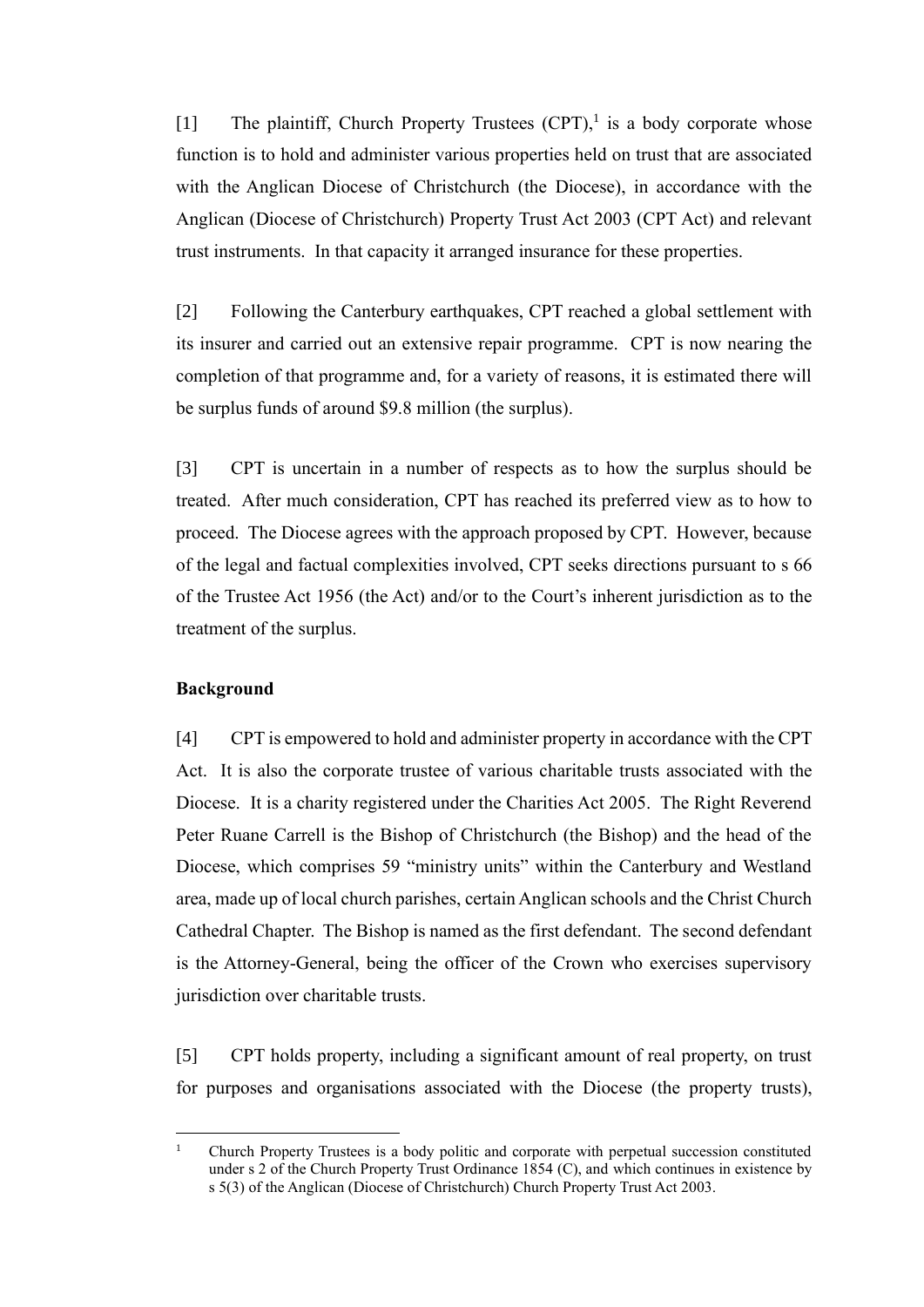including land and buildings that are used by the various ministry units of the Diocese for religious purposes. Because the Diocese is an unincorporated body it cannot directly own properties and funds. In addition to the various properties CPT holds and administers, it also is responsible for various trusts established or acknowledged by the CPT Act. These include the Bishopric Estate, the Dean and Chapter Estate, and, importantly for the purposes of the CPT's application, the General Trust Estate (the GTE). The GTE is a trust fund held by CPT for general purposes associated with the Diocese.

[6] CPT arranged insurance cover for the properties it held on trust. At the time of the Canterbury earthquakes in 2010 and 2011, an insurance policy had been obtained with the assistance of the Anglican Insurance Board from Ansvar Insurance Ltd (now known as ACS (NZ) Ltd) (ACS). The insurance policy provided cover for the properties CPT held on trust and included material damage and contents insurance. For the purposes of the land and buildings owned by CPT, it was the insured party. The insured properties were listed in a schedule to the insurance policy that included the type of cover for each property, the sum each property was insured for, and the sum insured for contents. The schedule was prepared by CPT in accordance with the terms of the insurance policy and sent to ACS which calculated the premiums. The level of cover for each property was agreed in consultation with the ministry units that had the use of each property. Because CPT did not have access to funds to pay premiums itself, the practice of the Diocese was to have the insurance premiums paid upfront by the GTE and then be reimbursed by the ministry units.

[7] Many of the insured properties suffered extensive damage in the Canterbury earthquakes, with the Christ Church Cathedral being the highest profile victim of the 2011 earthquake. CPT ultimately entered into a global settlement with ACS, pursuant to which it received around \$128 million, less the deductible of around \$750,000 and prior payments of around \$55 million (the settlement funds). With these settlement funds, CPT undertook an extensive earthquake repair programme. CPT is nearing completion of that repair programme and there is likely to be a surplus of around \$9.8 million. The main reason for the surplus is that the agreement with ACS was negotiated on the basis that GST would be payable on the settlement funds when that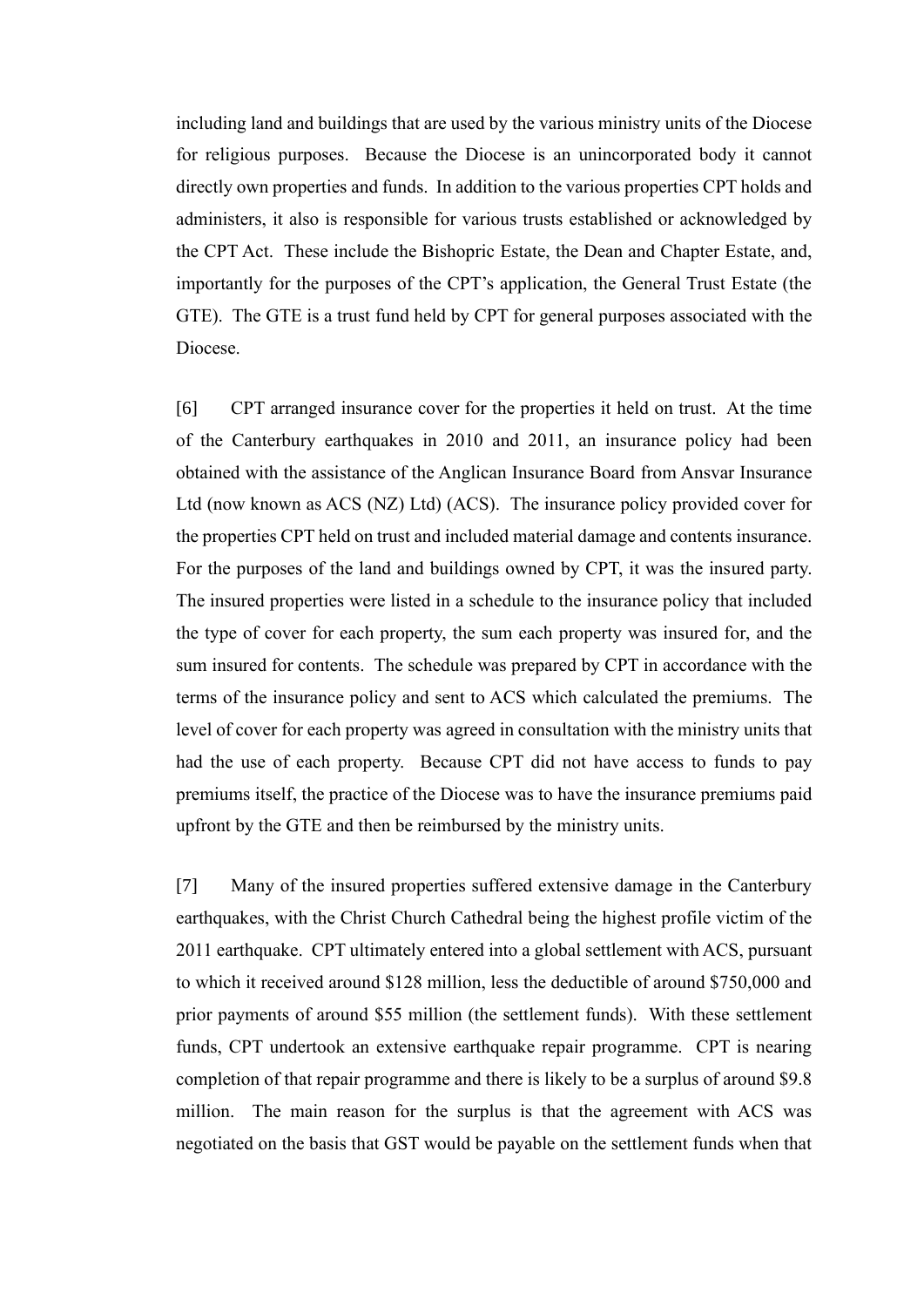was not, in fact, the case. ACS itself has no contractual entitlement to the surplus and CPT is now faced with the decision of how to treat that money.

[8] A further issue that arises is that, following the earthquakes, CPT and the Diocese faced a decision as to whether to obtain further insurance cover and, if so, to what level. It was a difficult decision because the cost of insurance had increased substantially and many ministry units could not afford the premiums associated with their land and buildings. CPT itself had no ability to fund the premiums without recourse to other trust funds. As a result, it was decided that the issue would be taken to the Diocesan Synod (the Synod), being the primary governing body of the diocese. In September 2012, the Synod resolved that cover was to be placed for the 2012/2013 year, with the premiums to be paid out of the settlement funds, together with a goodwill offering from the ministry units that use the properties.

[9] Ultimately only a small number of ministry units contributed to the 2012/2013 premiums. After the Synod's September 2012 resolution, CPT became involved in contentious litigation relating to the Christ Church Cathedral. Because of that litigation, and other reasons, CPT did not pay the 2012/2013 premiums out of the settlement funds. Instead, the difference between the premiums and the amount received from ministry units was paid for out of the GTE. This arrangement was not formally documented at the time, although the CPT accounts recorded the amount as an advance on the balance sheet (that is, as an asset of the GTE). The issue that arises for CPT is whether it was entitled to reimburse the GTE from the surplus and, if so, whether interest was payable.

[10] After much consideration, CPT has formed a view as to the appropriate way to resolve the surplus and reimbursement issues. It has consulted with the Diocese, which represents the interests of the ministry units, and has sought feedback from the Christ Church Cathedral Reinstatement Trust and Christ Church Cathedral Reinstatement Ltd, which are both entities that may be impacted by the outcome of the surplus issue. CPT has also approached the Attorney-General seeking comment on these issues, to which I refer later in the judgment.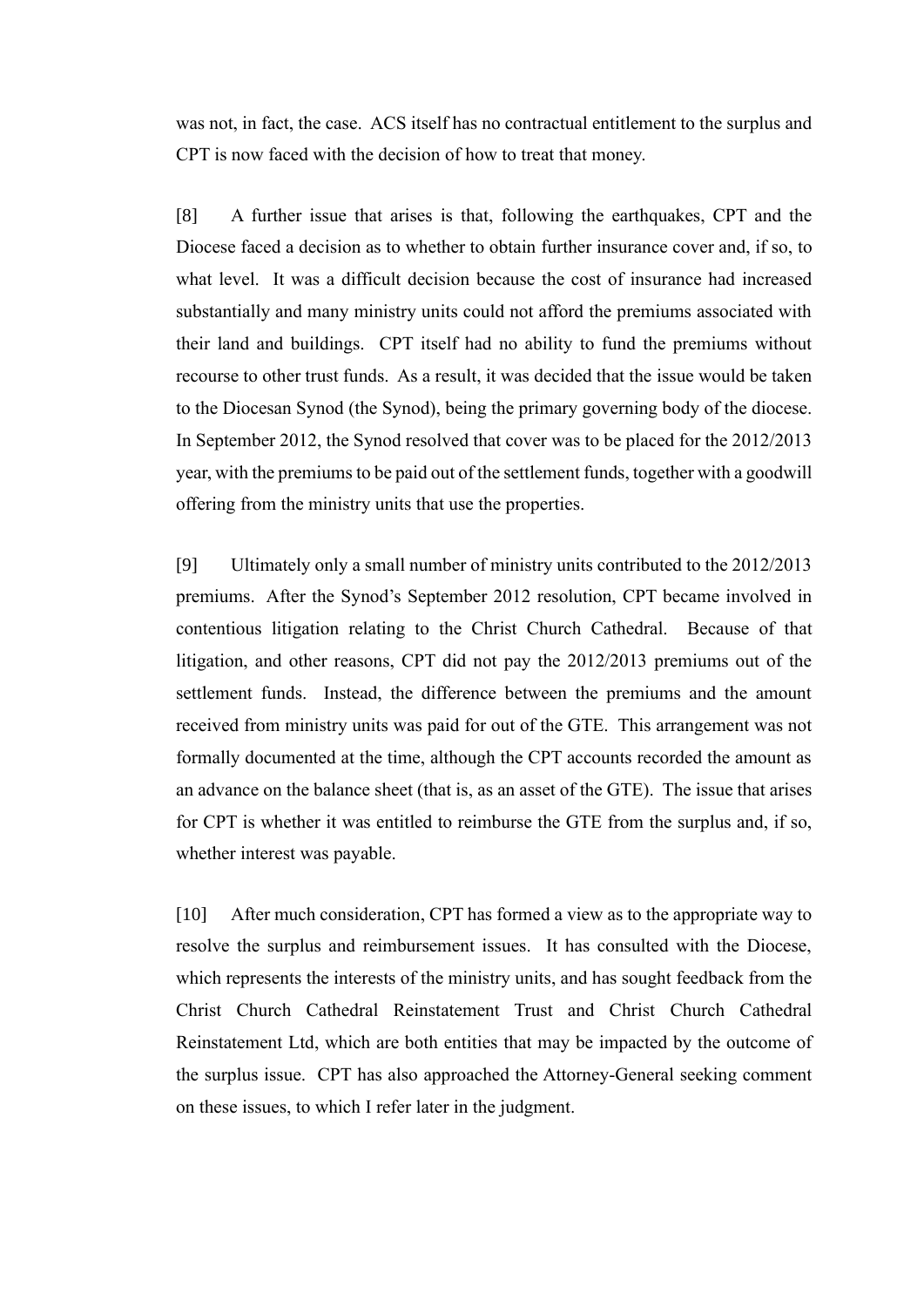## **Directions in respect of the surplus issue**

[11] Because CPT is not the beneficial owner of the insured properties and did not itself pay the premiums, it has expressed uncertainty as to how the surplus should be treated. In particular, the following issues have been identified:

- (a) *How should the surplus be held?* Is it to be held for the purposes of the ministry units that paid the premiums, or on the same trusts as the property trusts?
- (b) *How is the surplus to be allocated?* Should it be allocated to every ministry unit/property trust that contributed to the premiums, or only to those ministry units/property trusts where a claim arose under the insurance policy?
- (c) *How should the surplus be divided?* Should it be pro-rata based on contributions to the premiums, or pro-rata based on the value of each claim under the insurance policy?
- [12] CPT proposes the surplus be:
	- (a) held:
		- (i) as it relates to the insured properties, on the same trusts as the property trusts (as opposed to the ministry units);
		- (ii) as it relates to contents, for the purposes of the ministry units that own the contents (as opposed to the property trusts);
	- (b) allocated to all insured properties (and contents) in respect of which claims arose (as opposed to which trusts and ministry units paid the insurance premiums); and
	- (c) divided proportionally on the basis of the value of the insurance policy entitlements of each claim. Where there has been a total loss, the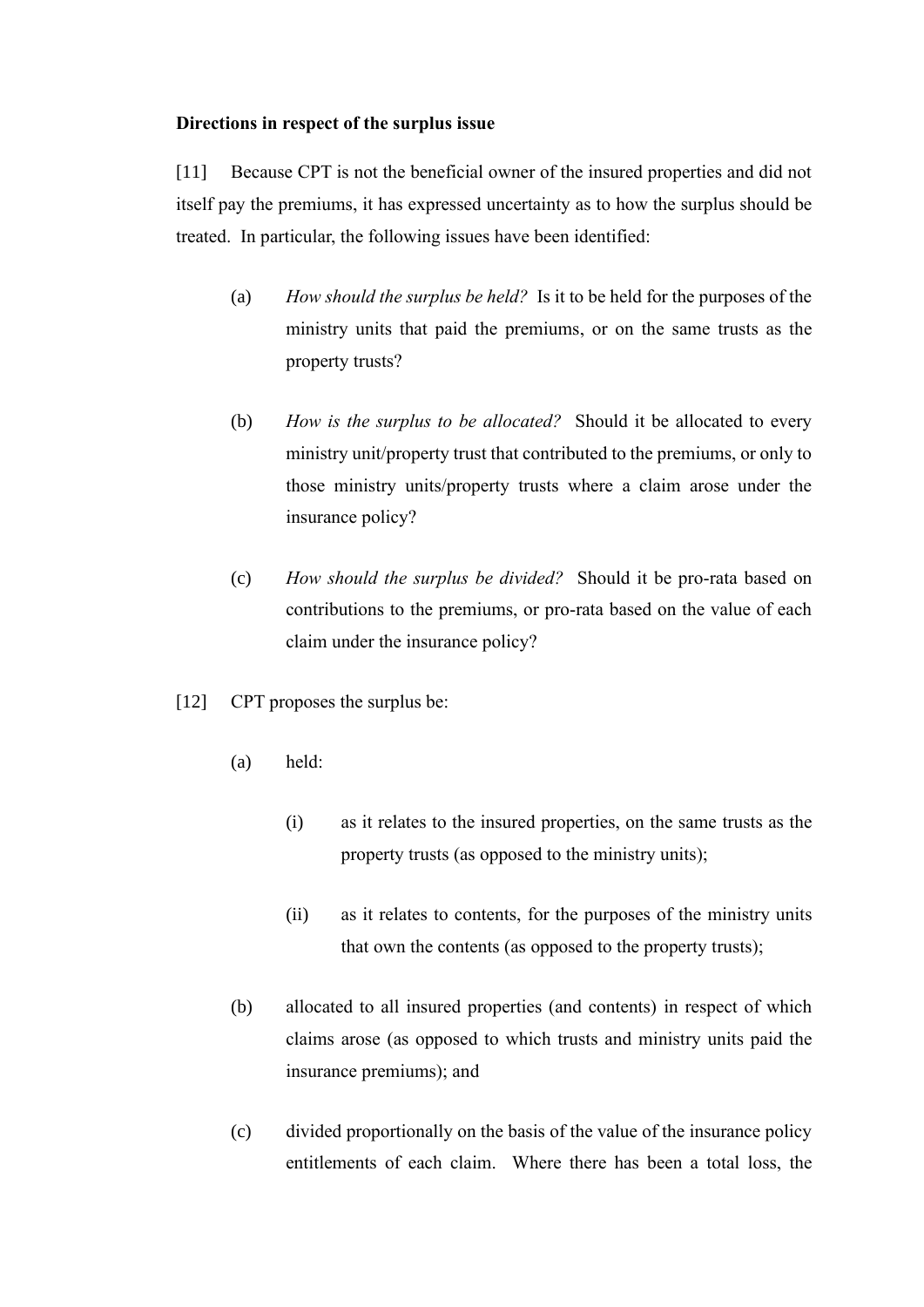entitlement calculation will be the amount paid out (which will have been the sum insured). For repairs, the entitlement calculation will be the final cost of repair.

[13] Directions are sought that these proposals are an appropriate way to deal with the surplus.

# **Directions sought in respect of the reimbursement issue**

[14] CPT has reimbursed the GTE for the 2012/2013 premiums and paid interest of 4.3 per cent per annum to compensate the GTE for lost investment earnings. It has also reimbursed the ministry units that contributed to the 2012/2013 premiums so that they are not disadvantaged vis-à-vis those who did not. It seeks directions that it was appropriate to make the payment to GTE and reimburse the contributing ministry units.

# **Relevant legal principles**

[15] Trustees are able to apply under the Act for directions. Section 66(1) provides:

## **66 Right of trustee to apply to court for directions**

<span id="page-5-0"></span>(1) Any trustee may apply to the court for directions concerning any property subject to a trust, or respecting the management or administration of any such property, or respecting the exercise of any power or discretion vested in the trustee.

[16] In *Re PV Trust Services Ltd*, Fitzgerald J confirmed that it was not necessary that a trustee be in "genuine doubt" about a contemplated course of action before making an application under s  $66<sup>2</sup>$  The present application falls into the second of four categories of directions identified by Robert Walker J (as he then was) which the Chancery Division of the English High Court could provide to trustees. Those categories were repeated in *Public Trustee v Cooper* and endorsed by the Court of Appeal in *Chambers v S R Hamilton Corporate Trustee Ltd*. 3 The second category was described in the following way: 4

<span id="page-5-1"></span><sup>2</sup> *Re PV Trust Services Ltd* [2017] NZHC 2957, [2018] 3 NZLR 160 at [47].

<sup>3</sup> *Public Trustee v Cooper* [2001] WTLR 901 (Ch D); *Chambers v S R Hamilton Corporate Trustee Ltd* [2017] NZCA 131, [2017] NZAR 882 at [32].

<sup>4</sup> *Re PV Trust Services Ltd*, above n [2,](#page-5-0) at [42].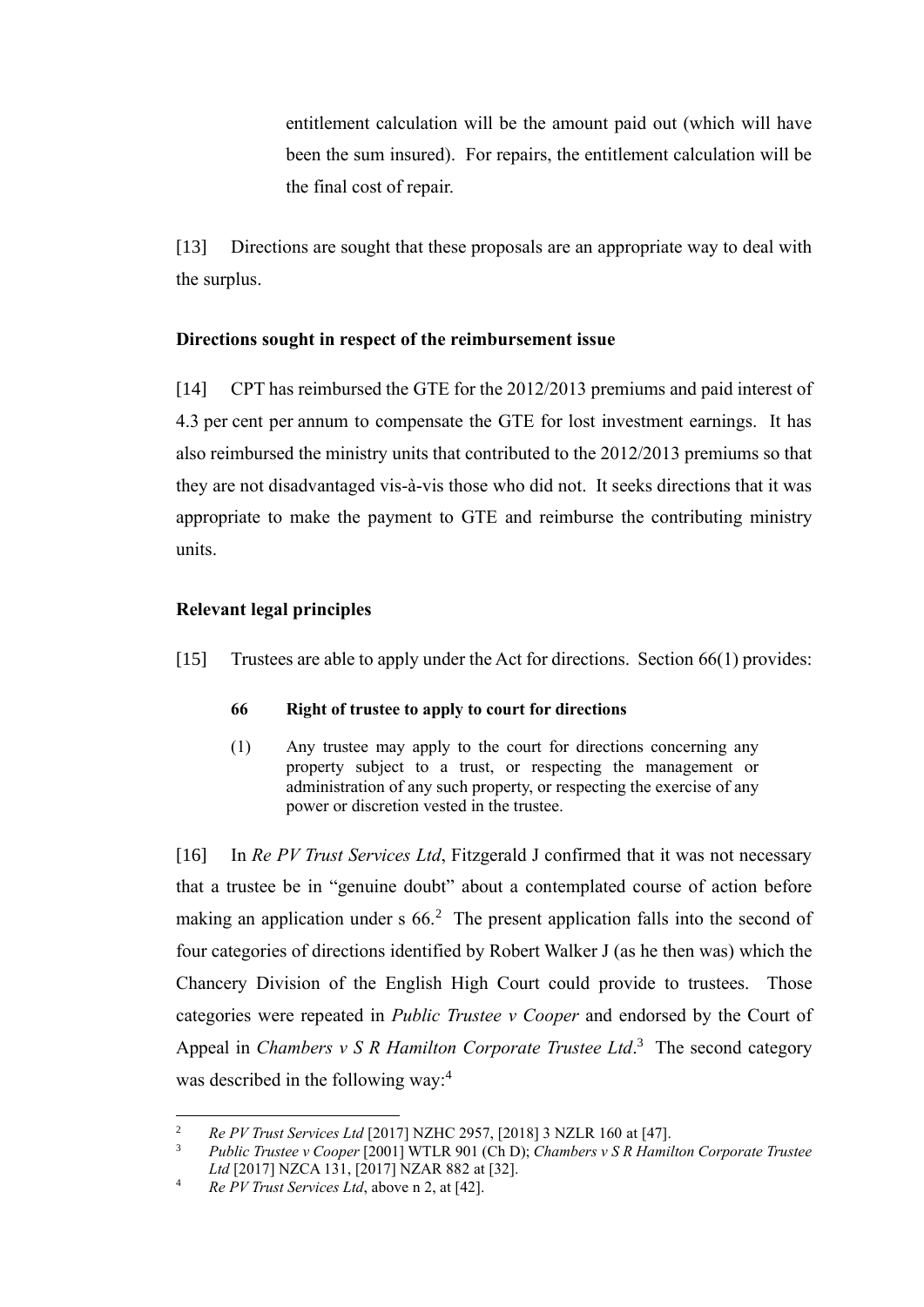(2) The second category is where the issue is whether the proposed course of action is a proper exercise of the trustees' powers where there is no real doubt as to the nature of the trustees' powers and the trustees have decided how they want to exercise them but, because the decision is particularly momentous, the trustees wish to obtain the blessing of the court for the action on which they have resolved and which is within their powers. Obvious examples of that, which are very familiar in the Chancery Division, are a decision by trustees to sell a family estate or to sell a controlling holding in a family company. In such circumstances there is no doubt at all as to the extent of the trustees' powers nor is there any doubt as to what the trustees want to do but they think it prudent, and the court will give them their costs of doing so, to obtain the court's blessing on a momentous decision. In a case like that, there is no question of surrender of discretion and indeed it is most unlikely that the court will be persuaded in the absence of special circumstances to accept the surrender of discretion on a question of that sort, where the trustees are prima facie in a much better position than the court to know what is in the best interests of the beneficiaries.

[17] In *Public Trustee v Cooper*, Hart J identified that when considering an application for blessing orders, the Court should consider three matters:<sup>5</sup>

…

- (a) First, has the trustee in fact formed the opinion which the court is asked to bless?
- (b) Second, is the opinion formed one at which a reasonable body of trustees, properly instructed as to the proper meaning of any relevant provisions of the trust deed, could properly have arrived?
- (c) Third, is the opinion vitiated by any conflict of interest under which any of the trustees might have been labouring?

#### **Respondents' positions**

[18] The first defendant, the Bishop, who represents the interests of the ministry units that make up the Diocese, supports CPT's application for directions and consents to the orders sought. The Bishop has been involved in discussions in relation to the application since its inception, and has taken independent advice on behalf of the Diocese and instructed independent counsel. He advises the directions sought by CPT were unanimously endorsed by the Synod on 11 September 2020, at which time the various ministry units were themselves represented.

<sup>5</sup> *Public Trustee v Cooper*, above n [3,](#page-5-1) at 925, cited with approval by Fitzgerald J in *Re PV Trust Services Ltd*, above [n 2,](#page-5-0) at [56].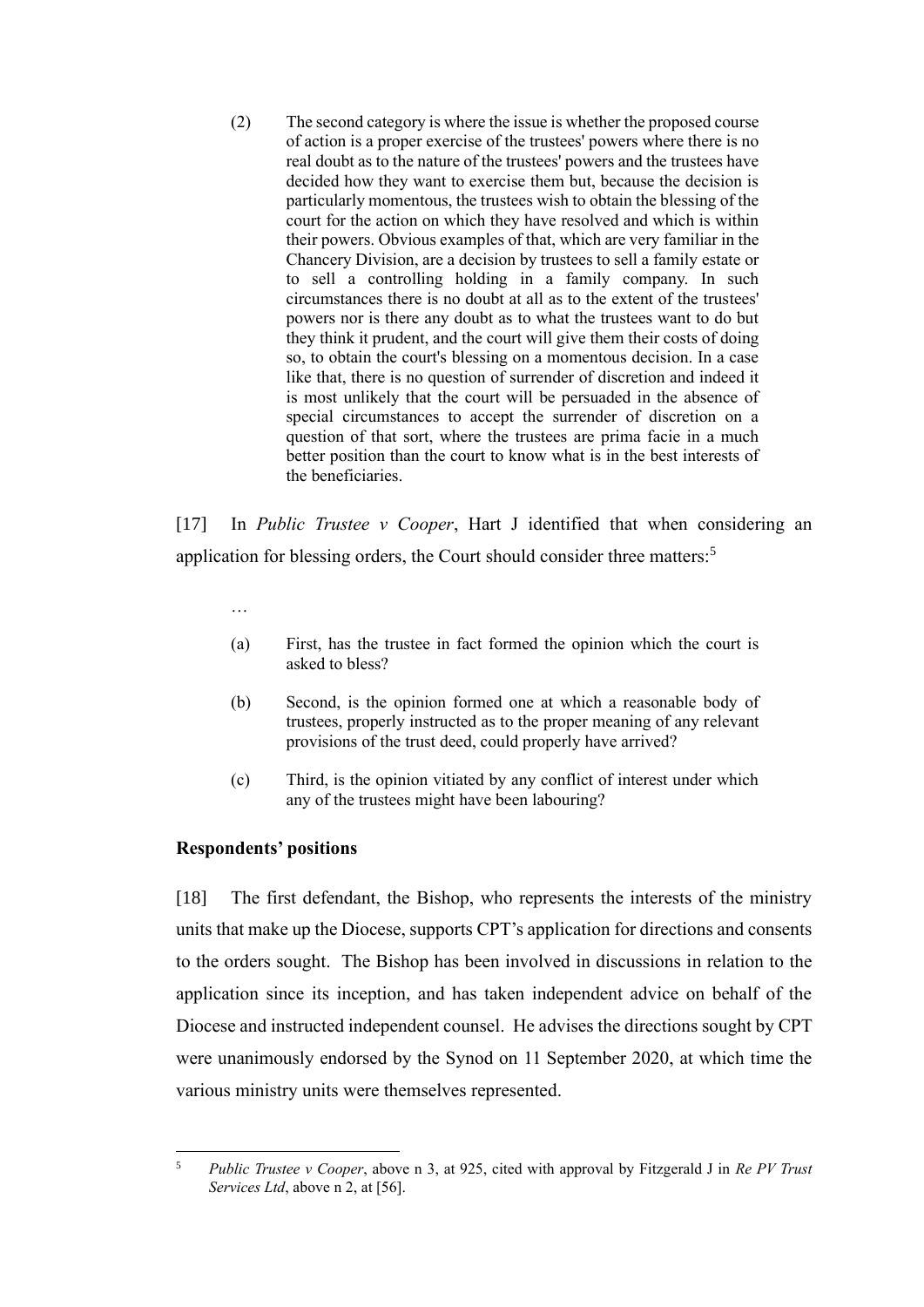[19] The second defendant, the Attorney-General, does not oppose the making of the directions that are sought but notes it remains for CPT to satisfy the Court that those directions should be made. Because of the difficulty of some of the issues to which the application gives rise, the significant amounts involved, the fact the application is not opposed, and the fact the Attorney-General does not agree with all of the submissions advanced by CPT in support of its application, the Attorney-General obtained leave to file written submissions. These submissions briefly set out what he submits are the legal and factual issues relevant to the determination of each of the directions sought. The Attorney-General had no objection to the application being determined on the papers.

## **The surplus issue**

[20] The concern that arises in relation to the distribution of the surplus relates to questions as to who is entitled to benefit from that sum.

## *Proposed disposal of the building insurance surplus*

[21] The first issue is whether the surplus should be held for the benefit of the property trusts or for the ministry units that paid the premiums. CPT submits that the surplus should be held for the benefit of the property trusts. It refers to s 25 of the Act, which relevantly provides:

### **25 Application of insurance money where policy kept up under any trust, power, or obligation**

- (1) Money receivable by a trustee or any beneficiary under a policy of insurance against the loss of or damage to any property subject to a trust, whether by fire or otherwise, shall, where the policy has been kept up under any trust in that behalf or under any power, statutory or otherwise, or in performance of any covenant or of any obligation, statutory or otherwise, or by a tenant for life impeachable for waste, be capital for the purposes of the trust, except so far as it would be regarded as income under any rule of law.
- (2) If any such money is receivable by any person other than the trustee of the trust, that person shall use his best endeavours to recover and receive the money, and shall pay the net residue thereof, after discharging any costs of recovering and receiving it, to the trustee of the trust, or, if there is no trustee capable of giving a discharge therefor, to the Crown under section 77.
- (3) Any such money,—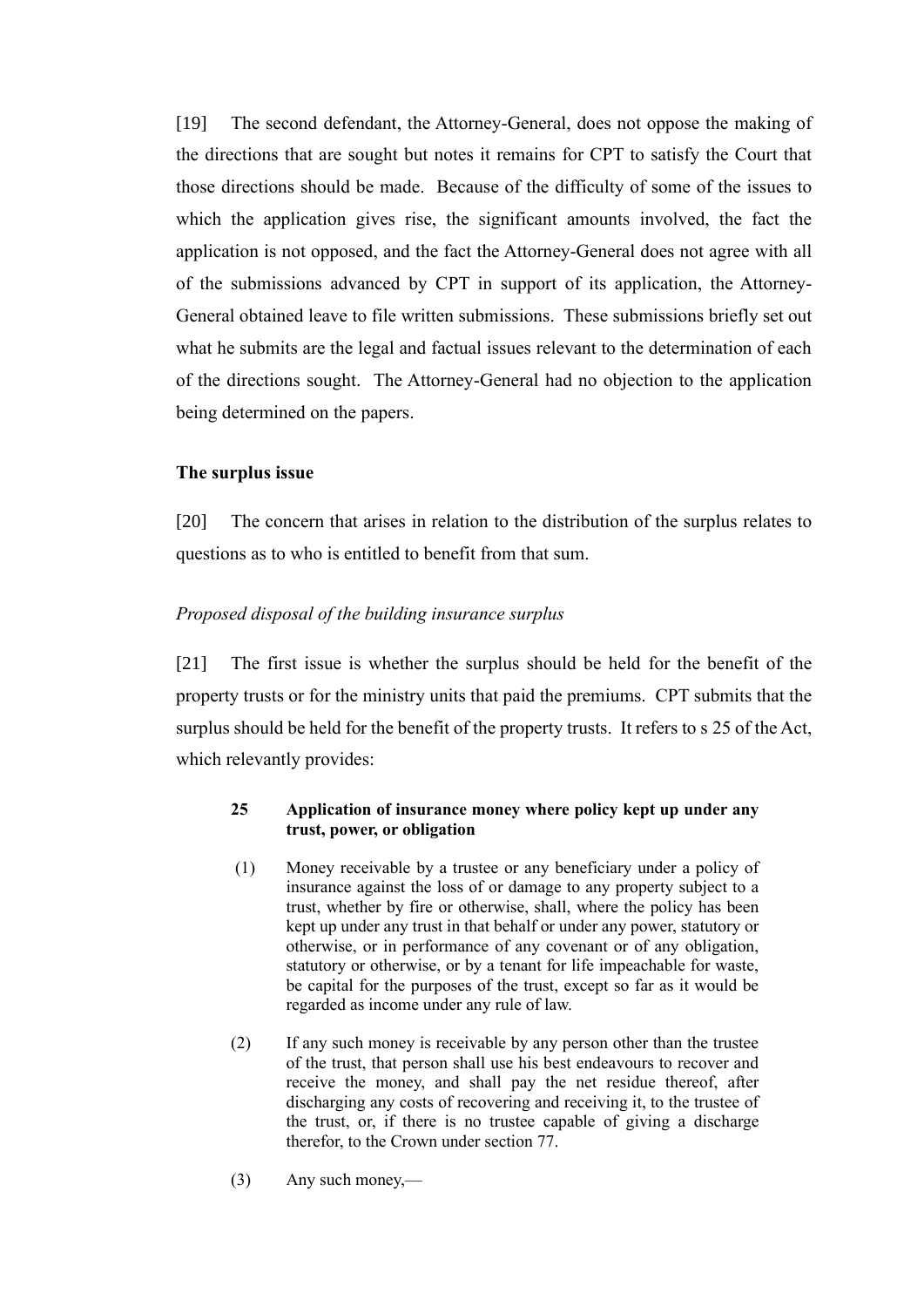- (a) if it was receivable in respect of property held upon trust for sale, shall be held upon the trusts and subject to the powers and provisions applicable to money arising by a sale under the trust:
- (b) *in any other case, shall be held upon trusts corresponding as nearly as may be with the trusts affecting the property in respect of which it was payable.*
- *…*

(emphasis added)

[22] CPT notes that, in the ordinary course, s 25 would govern the distribution of the settlement funds. The insurance monies received would be "held upon trusts corresponding as nearly as may be with the trusts affecting the property in respect of which it was payable". However, CPT is unsure whether s 25 governs entitlement to the surplus. It notes that while the use of the words "any such money" suggest the provision should be interpreted broadly, the situation with the surplus is unique in that it represents an amount in excess of the entitlement under the insurance policy. In CPT's submission, regardless of whether or not s 25 strictly applies, as a general rule funds received under policies of insurance are to be held on trusts corresponding with the trusts affecting the properties involved. In the absence of some other factor justifying a departure from that general rule, the actual source of funds for the insurance premiums will not be considered relevant. It suggests that it is therefore the property trusts and not the ministry units that should be beneficially entitled to the surplus.

[23] In assessing this issue, CPT considered how the ministry units might possibly be entitled to the surplus, noting that any such entitlement would presumably have to arise pursuant to a resulting trust traced into the surplus. Reference was made to *Chang v Lee* where the Court of Appeal explained how a resulting trust arises:<sup>6</sup>

[20] The rationale for a resulting trust is that, absent evidence to the contrary, the law presumes a person intends to retain the beneficial ownership of funds which he or she advances towards the purchase price of a property. The legal owner holds title to the property subject to the payer's equitable interest. In this way a trust results to the payer to the extent of his or her contribution. Evidence which might contradict or rebut the presumption is traditionally of an intention to gift or of consideration in the nature of satisfaction of independent indebtedness, …

<sup>6</sup> *Chang v Lee* [2017] NZCA 308, [2017] NZAR 1223.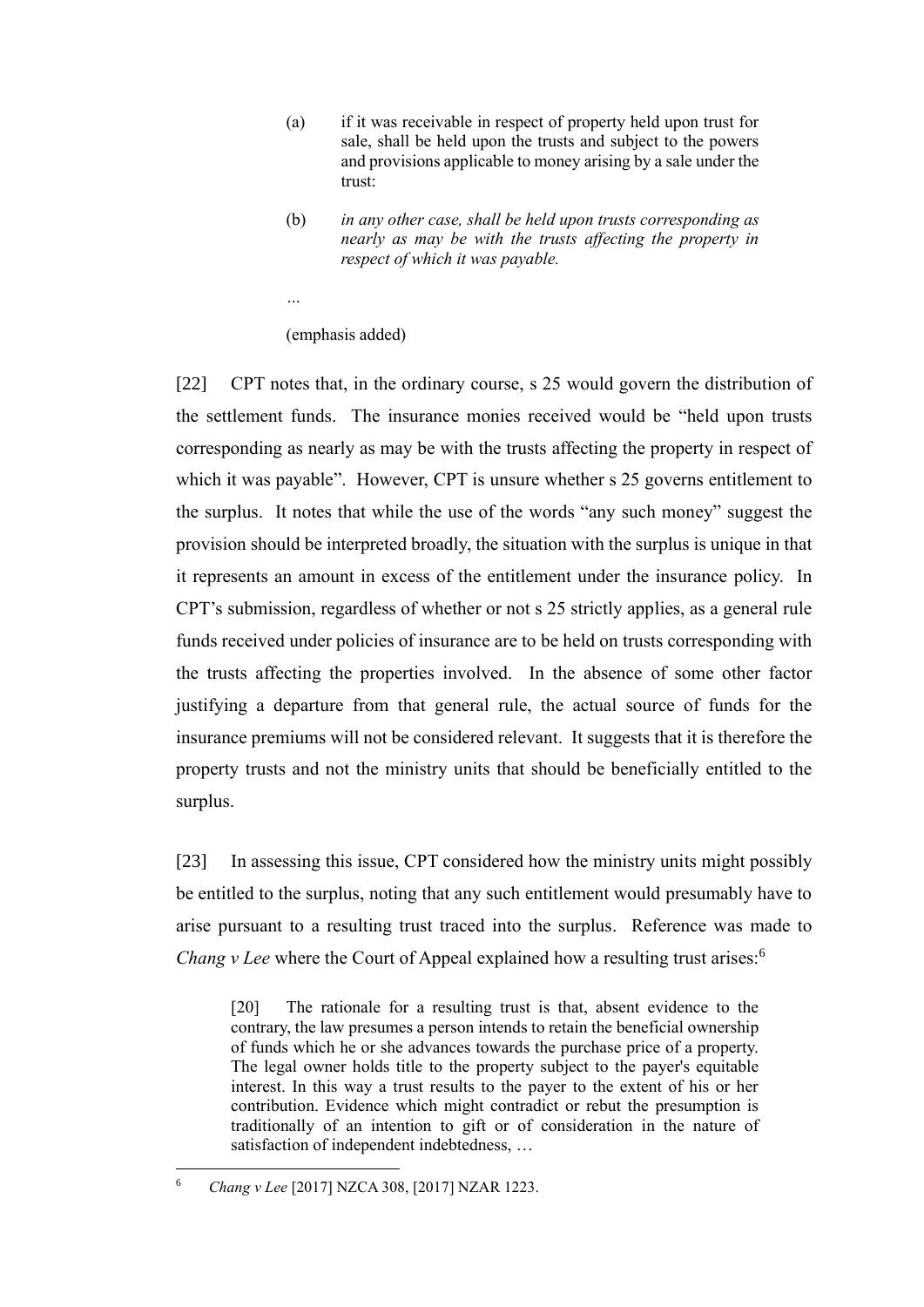[24] CPT observed that, while these principles have primarily been applied in cases relating to the acquisition of real property, they potentially also have a more general application.<sup>7</sup> It was contended the same principles could feasibly apply to the acquisition of insurance policies. However, having raised this possibility, CPT submitted that for the ministry units to have a beneficial interest in the surplus, it would have to have been their intention (actual or presumed) to retain a beneficial interest in the premiums, and that was clearly not the case. CPT submitted, and I accept, that it is apparent that when the ministry units paid those funds, they intended to benefit the property trusts by way of protecting the insured properties against damage, and did not intend to retain any beneficial interest in the funds. It follows that if the ministry units do not have a beneficial interest in the surplus it must be that the property trusts do.

[25] CPT submitted that its analysis is supported by Panckhurst J's decision in *Church Property Trustees v Attorney-General*. 8 In that case, CPT argued that a separate insurance trust existed over the insurance proceeds received in respect of the Christ Church Cathedral's proportion of the settlement fund. That argument was made partially on the basis that the Christ Church Cathedral Chapter (an individual ministry unit) had ultimately paid the premiums in respect of the property. However, that submission was rejected by this Court.<sup>9</sup> Panckhurst J found as follows:

[43] But, I do not accept that the insurance arrangements gave rise to a resulting trust, much less an express trust, upon terms wider than Chisholm J found to apply in relation to the Cathedral. In short, any beneficial interest which the Cathedral community, represented by the Chapter, has in the material damage insurance proceeds is subject to the terms of trust applicable to the Cathedral Trust. And, I agree with Mr Gunn's submission that this conclusion is reinforced by s 25 of the Trustee Act.

[26] In summary, therefore, CPT submitted that both s 25 of the Act and general equitable principles support the surplus being held for the property trusts rather than the ministry units that paid the premiums.

<sup>7</sup> See *Li v 110 Formosa (NZ) Ltd* [2018] NZHC 3418 at [221].

<sup>8</sup> *Church Property Trustees v Attorney-General* [2013] NZHC 678, [2013] 2 NZLR 428.

At  $[43]$ .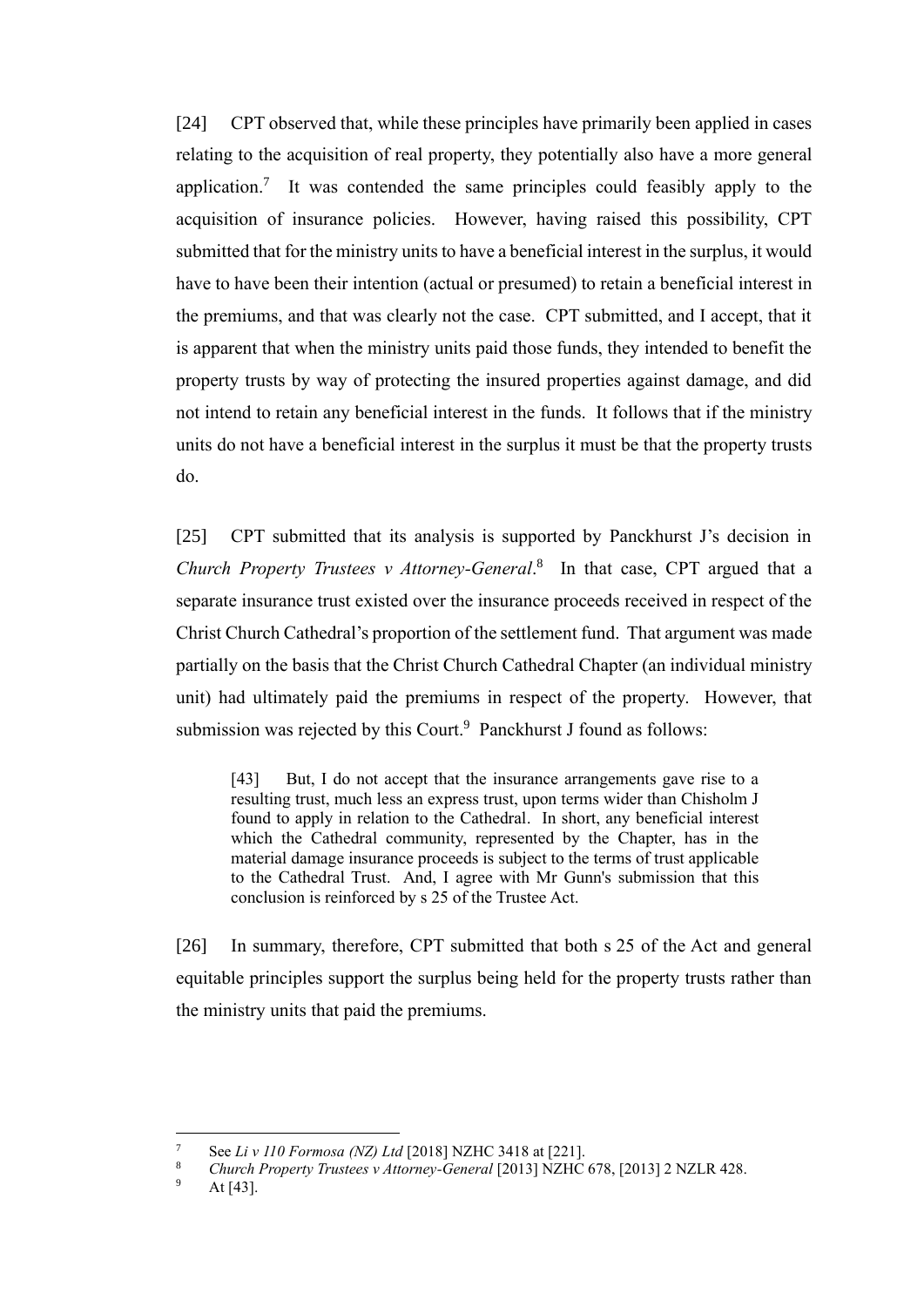[27] I accept that s 25 of the Act applies to the surplus. Notwithstanding the funds in question were surplus to the programme of reconstruction for which the bulk of money paid under the insurance was used, it was money received "under a policy of insurance against the loss of or damage to any property subject to a trust" as per s 25(1). The Attorney-General acknowledged that this indeed was the case. In coming to that conclusion, the Attorney-General also considered the possibility that the general rule under s 25(3) could be displaced by evidence that, when paying the premiums, the ministry units intended to retain an interest in the money paid, or that the money was advanced as a loan. However, it is apparent from the evidence filed that the ministry units made the payments as a goodwill gesture and did not seek to retain any beneficial interest in the premiums. The Bishop makes it clear that the money advanced by the ministry units was done so on the basis of goodwill and without expectation of recovery. As a result, the Attorney-General supports CPT's proposal.

[28] In any event, even if s 25 does not have application in this situation, as the Attorney-General notes, there is no rival claim to the surplus. Regardless of whether CPT is correct in its submission that as a general rule the funds received under policies of insurance are to be held on trust corresponding with the trusts affecting the properties involved, the proposed disposal appears unobjectionable in the circumstances of this case.

[29] On the basis of the available evidence, I therefore accept the course sought to be followed by CPT is proper and a direction to that effect is appropriate. The surplus as it relates to the insured properties is to be held on the same trusts as the property trusts.

#### *Proposed disposal of the contents insurance surplus*

[30] CPT acknowledges the position with respect to contents is "slightly different". The insurance policy covered both the insured properties and the contents inside of them. The settlement funds included an amount for contents claims and, while a relatively small proportion of the surplus, there is a component sum that corresponds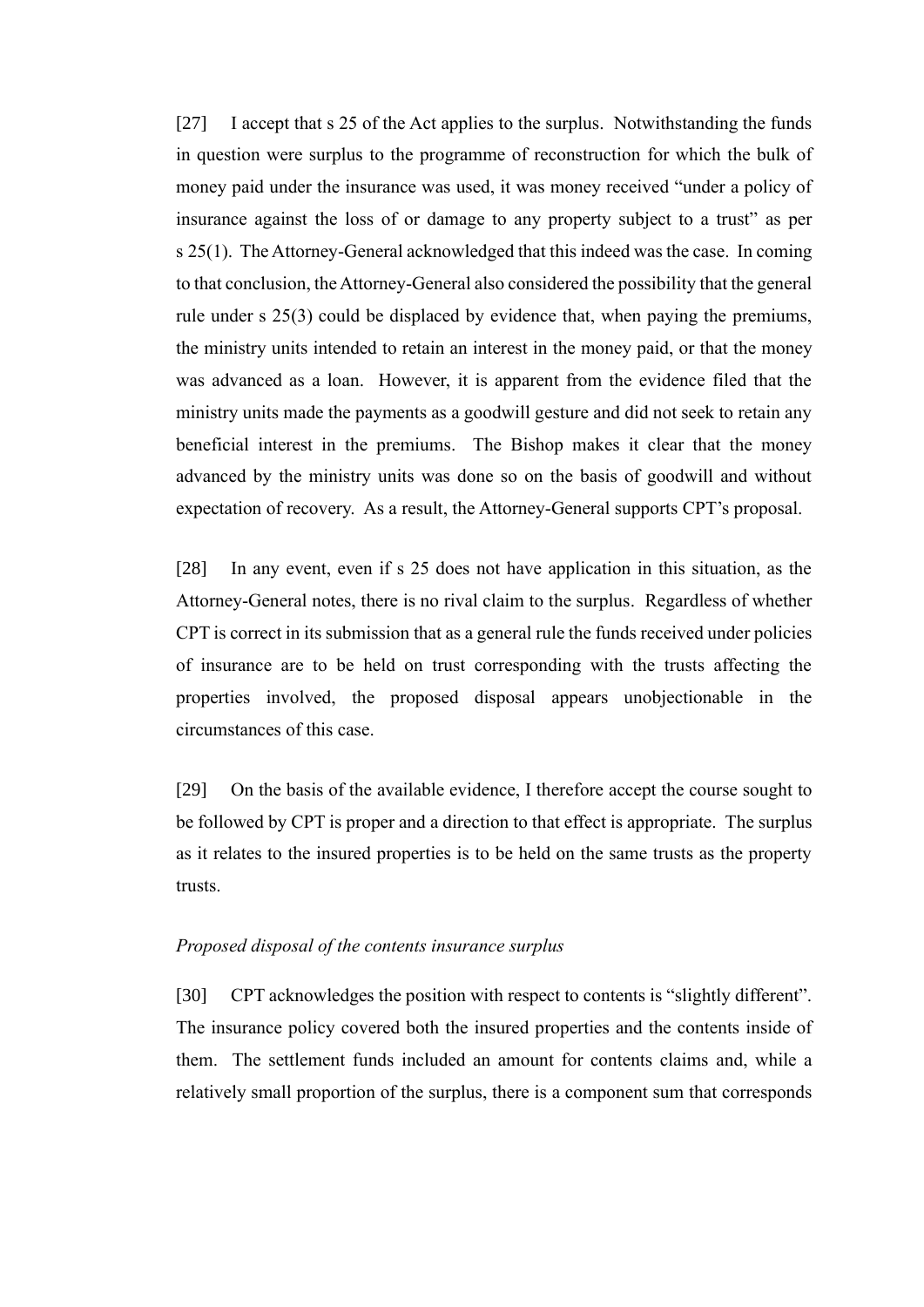with those contents claims. CPT referred to the earlier decision of *Church Property Trustees v Attorney-General*, where it was observed:<sup>10</sup>

[92] While CPT has received the payment, its obligations will differ depending on whether it, or the Chapter, owned the contents. If CPT owned the contents as trustee then, by virtue of s 25(3) of the Trustee Act, it is obliged to hold the proceeds on equivalent trusts. For example, if contents were held by CPT under the Cathedral Trust, then CPT would be obliged to use the proceeds for the same purpose, being to replace the contents of a Cathedral on Cathedral Square. If it did not hold the contents as trustee, then it holds the proceeds as bare trustee for the actual owner of the insured items, and s 25 of the Trustee Act does not govern their use.

[31] Dunningham J held that the proceeds of the contents insurance relating to the contents of the Christ Church Cathedral were held on trust for and thus owned by its community rather than by the Cathedral itself. As a result s 25(3) did not apply and it was determined that the proceeds of the contents insurance should be held by the Cathedral Chapter on behalf of the community.<sup>11</sup>

[32] Following that decision, CPT wrote to the ministry units asking them to check their records and advertise within their communities to ascertain whether the contents of the insured properties were held on trust. No notifications were received, which suggested that the contents were beneficially owned by the ministry units themselves. Accordingly, CPT submitted that to the extent the surplus relates to contents related claims under the insurance policy, those amounts should be held for the ministry units rather than the property trusts. An order is therefore sought that the surplus from the contents insurance should be held for the benefit of the ministry units, rather than for the benefit of the property trusts. In that regard, CPT relies upon the evidence of Mr Gavin Holley, the General Manager of CPT, that the contents are owned by the ministry units, which is supported by the Bishop's evidence on behalf of the Diocese.

[33] The Attorney-General considered that it was unclear whether CPT's case was that the money paid on behalf of the ministry units was subject to s 25(3), or whether it simply relied on the general rule that funds received under policies of insurance are to be held on trusts corresponding with the trusts affecting the properties involved. In

<sup>10</sup> *Church Property Trustees v Attorney-General* [2015] NZHC 1843.

At [103]–[104].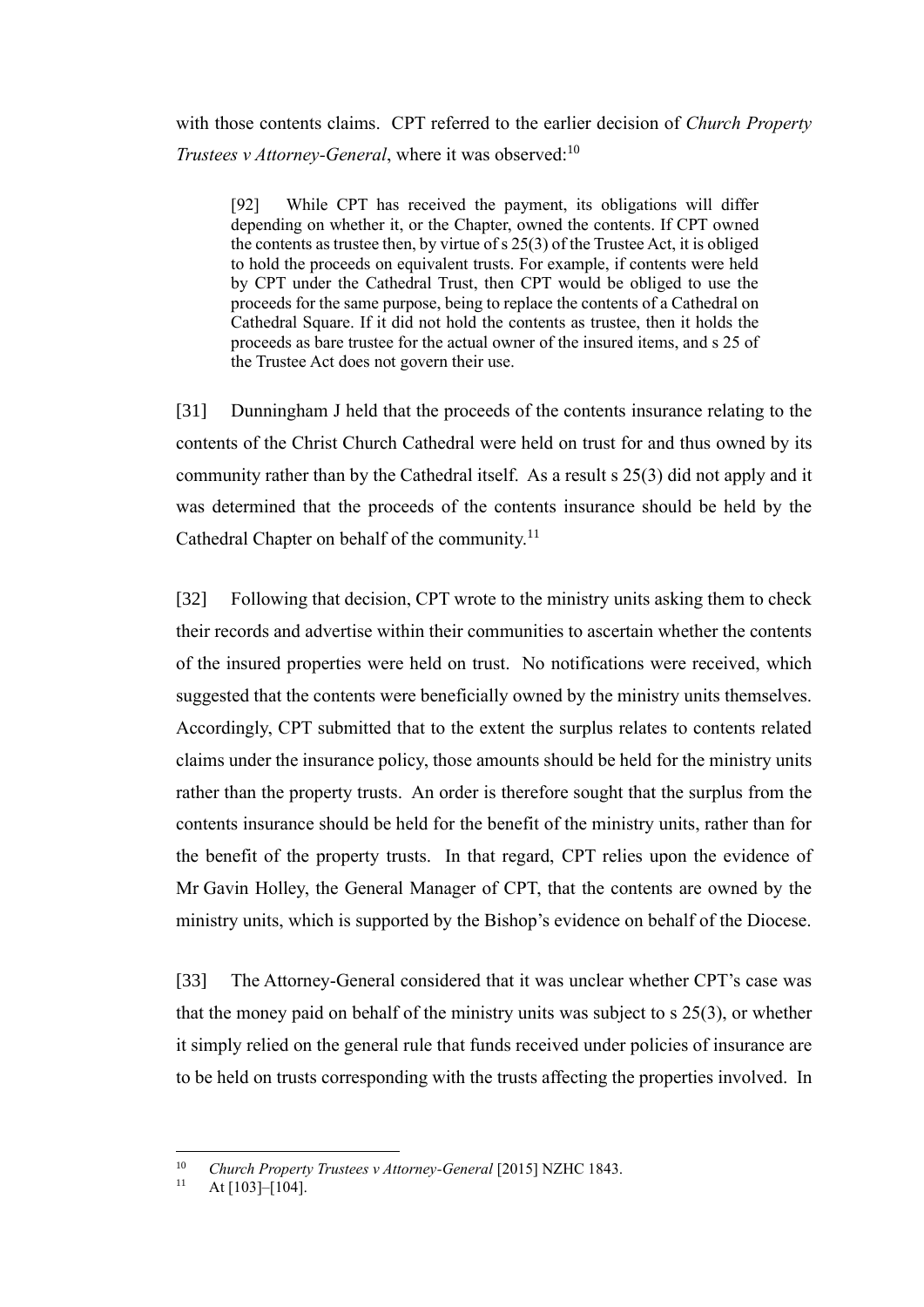supplementary submissions, CPT clarified that it relies on *Church Property Trustees*, 12 and does not dispute the application of that case to the present circumstances. It confirmed that, in accordance with that decision, the proportion of the surplus which relates to contents is to be held for the ministry units (which beneficially own the contents). There can be no objection to that approach. Accordingly, on the basis of the available evidence, I consider the direction sought by CPT in respect of the disposal of the surplus, insofar as it relates to the contents insurance, is appropriate.

# *Proposed allocation of surplus*

[34] The next issue is whether the surplus should be allocated to those property trusts or ministry units that paid the premiums or to those that had valid claims under the insurance policy. CPT submitted the latter course is appropriate despite the paucity of guidance in the case law. It invited the Court to direct the surplus be allocated amongst the property trusts and ministry units in accordance with the insurance claims made, rather than in accordance with which property trusts or ministry units paid premiums.

[35] Although there was a single insurance policy in respect of all church properties, only some of those properties suffered damage and it was therefore only in respect of some properties that claims were made. The payment of premiums did not of itself give rise to any entitlements under the insurance policy. It was the occurrence of damage to the insured properties that gave rise to an entitlement and which led to the global settlement agreement, which in turn led to the surplus. Because the settlement agreement was negotiated, and money paid under that agreement on the basis of the loss or damage suffered by those properties, CPT submitted that it is logical that an entitlement to a proportion of the surplus should be based on whether the property trusts had a claim under the insurance policy, rather than whether a premium had been paid.

[36] CPT also submitted that such an approach is more equitable because it recognises and gives benefit to those property trusts (and their corresponding ministry units) that suffered during the Canterbury earthquakes. It observed that it would be a

 $12$  Above n 9.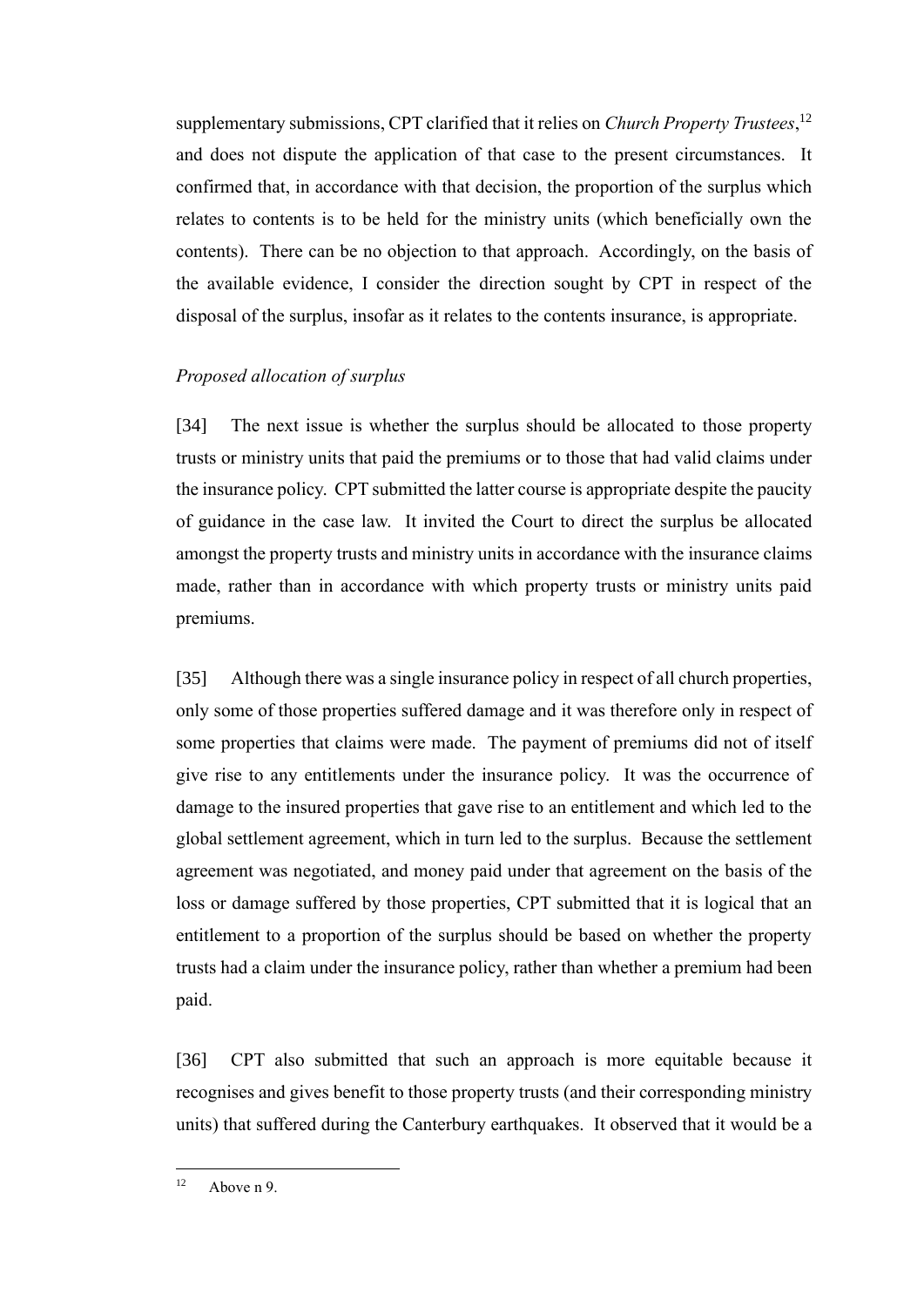strange outcome if ministry units that suffered no loss, and therefore had no claims under the insurance policy, received a windfall because of the loss suffered by other ministry units.

[37] For its part, the Attorney-General agreed that the same reasoning that underpins the first two directions is consistent with the surplus being allocated in accordance with the claims made, rather than in accordance with premiums paid. I agree. On the basis of the evidence, I accept that the directions sought in relation to the allocation of the surplus to the property trusts or ministry units that incurred damage and made claims under the insurance policy is appropriate.

### *Division of premiums*

[38] The final question raised in relation to the distribution of the surplus is how it should be divided between the various ministry units — whether it should be divided on a pro-rata basis in proportion to the premiums paid, or be based on the value of the claims made under the insurance policy. CPT submits the latter approach should be taken.

[39] CPT argued that the division of the surplus in accordance with the contractual entitlements of each claim reflects the origins of the surplus. It is noted that the surplus arose as a result of claims made under the insurance policy and that the value of each ministry unit's claim was based on the damage it suffered, rather than the amount of the premium it paid. CPT submitted, and I accept, that a more reasonable and realistic approach to the division of the surplus is one based upon the value of the claim made, rather than the premiums paid. The ministry units, including those which could be adversely affected by such an approach, have collectively agreed to the proposed course through the Diocese. I accept such a direction is appropriate.

### **The reimbursement issue**

[40] The 2012/2013 insurance premiums increased significantly following the Christchurch earthquakes. Various ways were considered to fund these increased premiums. Ultimately, they were paid in large part by the GTE (\$860,634.48) and by a smaller offering from some ministry units (\$241,242). CPT has now reimbursed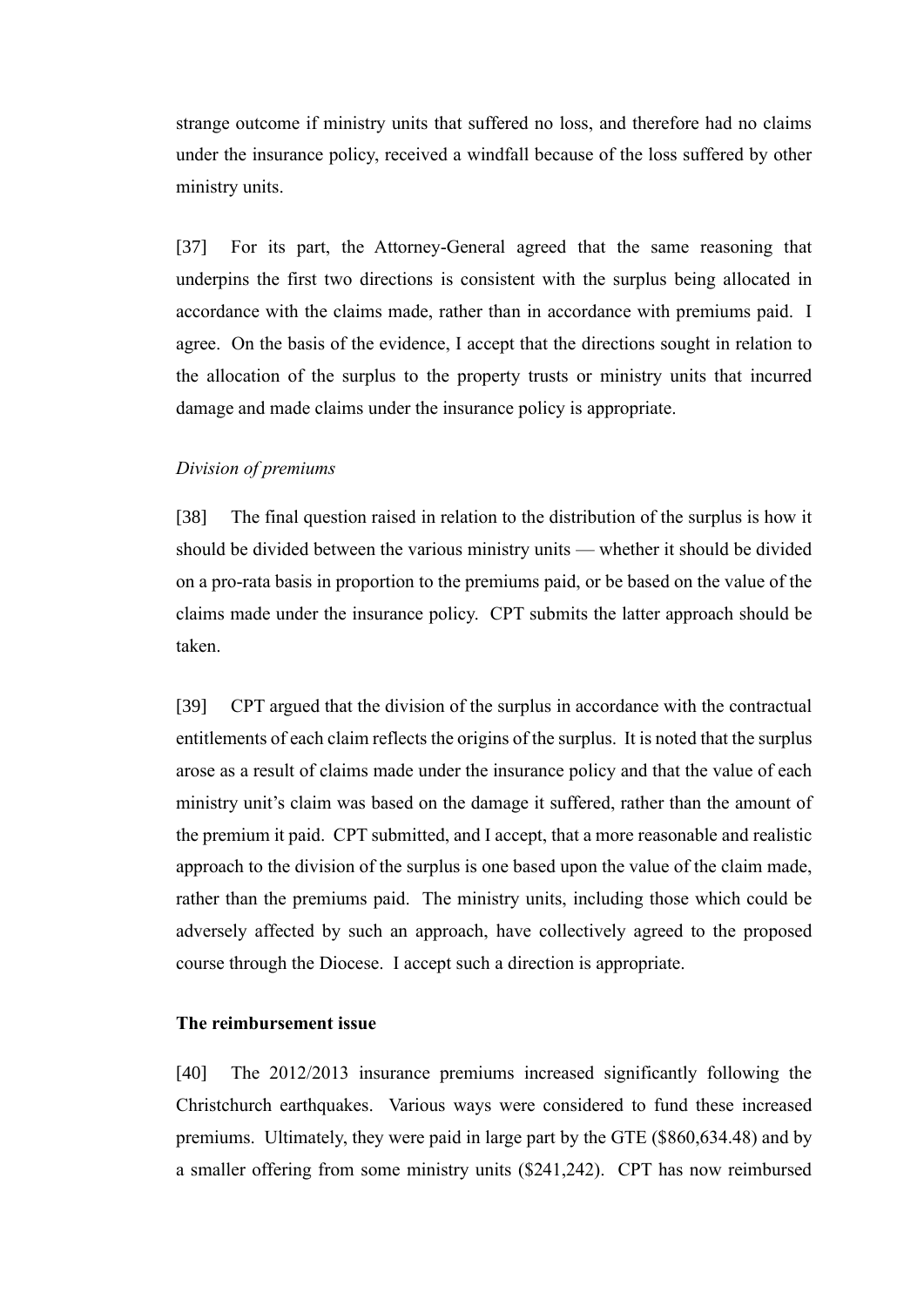both the GTE and the contributing ministry units from the surplus on the basis that these contributions were advanced as loans. It seeks the Court's validation of its reimbursement of the GTE and those ministry units which contributed to the premium.

[41] Mr Holley set out in evidence why CPT's actions were appropriate. He deposed that the reimbursement of the GTE was consistent with the Synod's resolution of September 2012, when it was resolved that the 2012/2013 premiums would be paid out of settlement funds, together with a goodwill offering to be sought from ministry units that use the trust properties, and that the reimbursement reflected the accounting treatment of the advance from the GTE. Mr Holley observed that in retrospect CPT could have entered into a formal loan agreement until the process was complete and it was clear whether or not there was any surplus available. It was suggested that it would be "unfair", given the existence of the surplus and the fact that all ministry units benefited from having the insurance cover in place, if the GTE and certain parishes were left out of pocket, with the effect being that the available surplus increased. Mr Holley was also of the understanding that CPT had a right to repayment arising from its trustee indemnity, which was a matter developed further in CPT's written submissions.

[42] CPT submitted that it was entitled, as a matter of law, to be indemnified for the costs that it incurred in its capacity as trustee of the property trusts, which extended to the 2012/2013 premium. It submitted the fact CPT paid the premium from GTE funds is not strictly relevant to its rights in respect of the property trusts, being an issue between itself and the GTE. CPT submitted that, to the extent it had not been reimbursed, it had a lien over trust property.<sup>13</sup> On the basis the property trusts are beneficially entitled to the surplus funds, CPT argued it had a lien over those funds until the 2012/2013 premiums had been repaid. In support of its argument, CPT sought to draw an analogy with the principles set out in s 34A of the Act, which provides that where a trustee pays any premiums in respect of any policy of insurance it will have a lien on the policy money for the amount of the premiums it paid, in addition to interest on that sum. CPT acknowledges that the section is not directly applicable because the 2012/2013 premiums do not arise from the same policy of insurance as that to which

<sup>13</sup> Andrew Butler (ed) *Equity and Trusts in New Zealand* (online ed, Thomson Reuters) at  $[62.5.3.1(6)(g)].$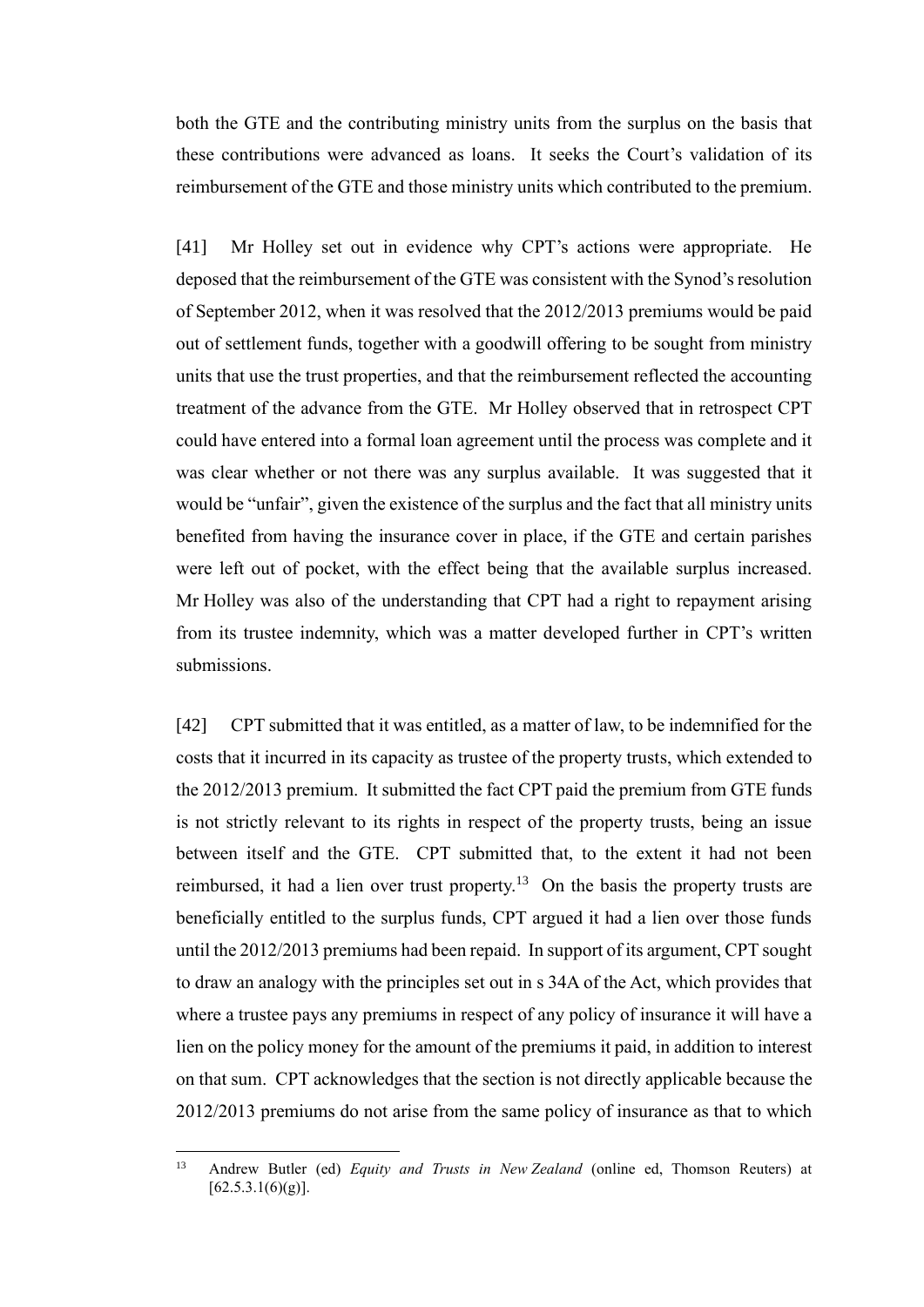the surplus relates. Nevertheless, it submitted the principle set out in that section reflects the general rules regarding equitable liens over trust property.

[43] CPT maintained that the position is the same as it relates to the repayment of the ministry units that contributed to the 2012/2013 premium. It submitted the fact that CPT was subsequently reimbursed on an ex-gratia basis by third parties for a small proportion of the premium did not lessen CPT's right to an indemnity and that it was open to it, once it exercised that indemnity, to repay the ministry units.

[44] As a secondary argument, CPT, relying on the evidence of Mr Holley and the Bishop, emphasised the longstanding practice of CPT and the Diocese to have CPT meet the upfront cost of insurance premiums on behalf of the property trusts and corresponding ministry units who invariably paid the insurance premiums on behalf of the trusts. CPT would subsequently be repaid by the ministry units upfront or across the year of the policy. On that basis, it was submitted the repayment to the GTE was consistent with both that general practice, albeit in a more factually complicated setting, and, as previously noted, with what had originally been decided by the Synod in 2012.

[45] The Attorney-General took a different approach and focused on whether or not the payment to the GTE constituted the repayment of a loan. He submitted the starting point must be s 25(3) of the Act, which he accepted applied to that portion of the surplus representing building insurance. However, the Attorney-General queried whether s 25(3) could apply in relation to the contents component of the insurance. That issue is discussed shortly.

[46] Insofar as the surplus related to building insurance, the Attorney-General considered that s 25 must take effect subject to the repayment of any loans which CPT had taken out on behalf of the property trusts. The Attorney-General referred to Mr Holley's evidence of CPT's longstanding practice of paying insurance premiums from available funds, including from the GTE and contributions from ministry units, and to then reimburse the fund from which the payment was taken. Those advances were not formally recorded as loans but it was accepted that they were understood by all involved to be a loan and that, from the time payment was made until CPT was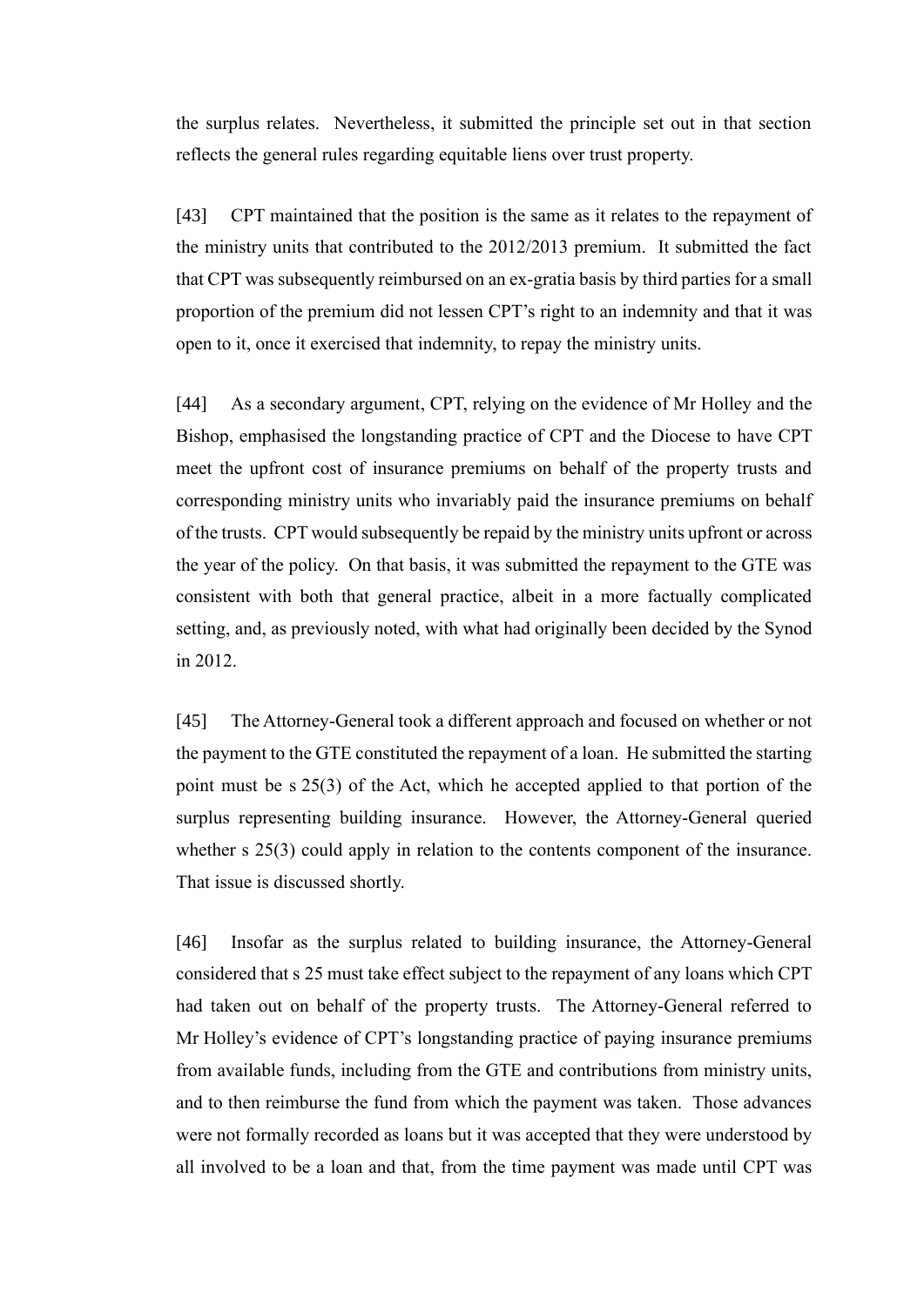reimbursed, interest was charged. As noted, these advances were treated as loans for accounting purposes.

[47] The Attorney-General accepted that insofar as the surplus must be applied to the property trusts under s 25(3), there is no reason why CPT as trustee of the property trusts could not apply the money received to pay the loans taken out on behalf of the property trusts. For those reasons, the Attorney-General was of the view that, insofar as the Court could be satisfied the payments from the GTE represented a loan, a direction that the decision to repay the GTE with interest for its contributions to the 2012/2013 premiums from the surplus would be unobjectionable.

[48] It follows from the foregoing that whichever analysis is adopted, the CPT's course of action should be viewed as legitimate and proper. I am therefore satisfied that it was appropriate for CPT to compensate the GTE in the way it did and that there should be directions consistent with that course of action.

## *Payment to the parishes*

[49] The Attorney-General raised an issue as to whether its conceptualisation of the repayment arrangement can extend to repayments to the contributing ministry units. He acknowledges that there may, in any event, be no difficulty in CPT accepting money from the parishes for the purpose of paying the premium, but observes that there are "real questions" as to whether it constituted a loan and, if it was, whether CPT was entitled to repay the loan with interest from the settlement agreement surplus.

[50] The Attorney-General notes that Mr Holley and the Bishop provided evidence in relation to the payments being a loan, but their focus was more on the position of the GTE. It was also noted that the suggestion the payment from the parishes was a loan is difficult to reconcile with the minutes of the Synod meeting in which the decision of how the premiums were to be paid were set out. That minute provided:

… directs the Church Property Trustees to pay the premiums for Mission and Ministry Units and other Diocesan entities for the remaining eight months of 2012; such premiums to be paid out of insurance proceeds received by the Church Property Trustees *after a free will offering* has been asked for and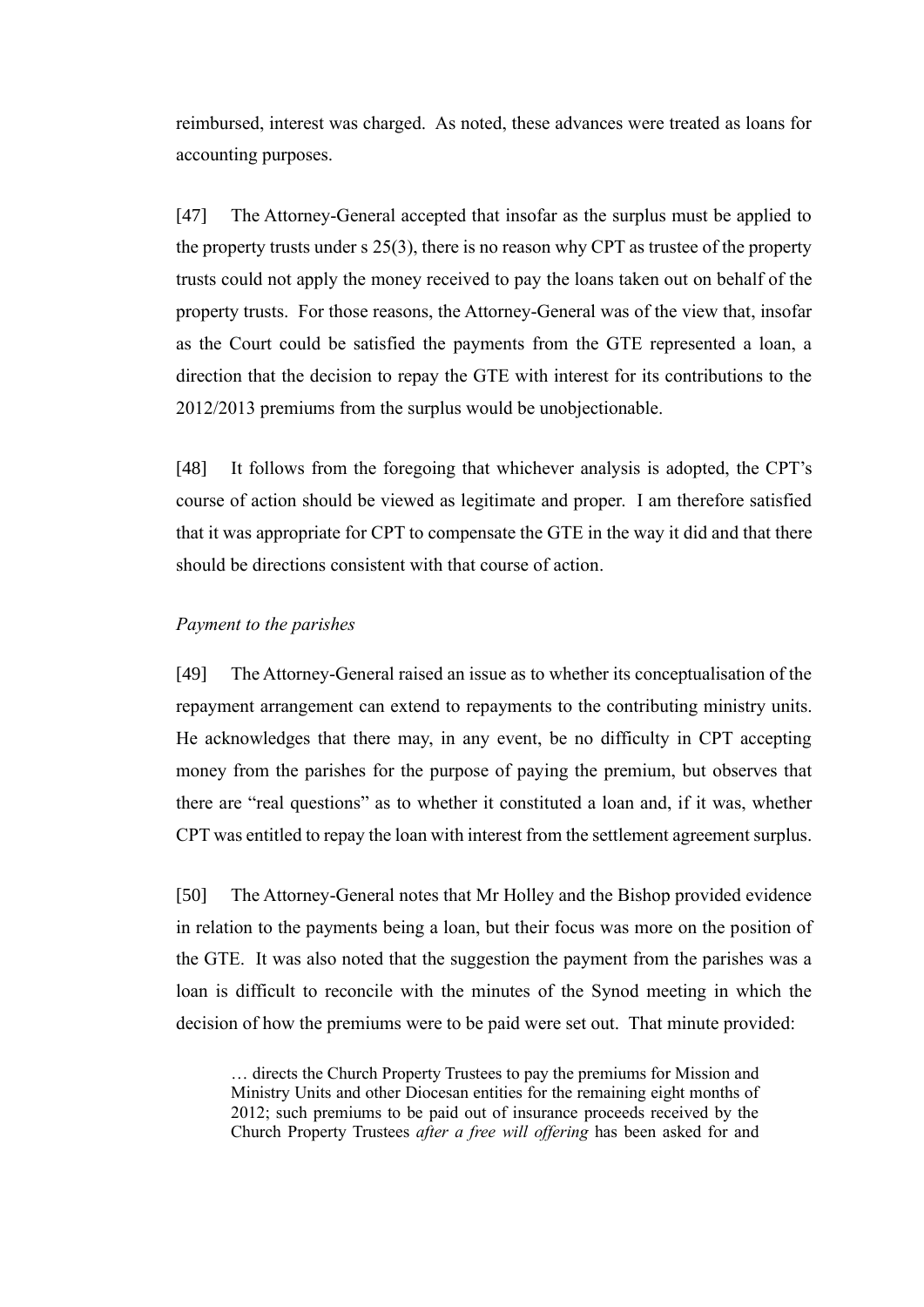received from the parishes of the diocese to assist with the cost of insurance for the Diocese.

(emphasis added)

[51] CPT, for its part, however, maintains that it is not reliant upon establishing that the payments from the ministry units were loans. It acknowledges that the payments from the parishes were in the nature of goodwill offerings and not loans, as Mr Holley himself explained in his evidence. Instead CPT relies, insofar as it relates to the ministry units, on it being entitled to a full indemnity for the costs of the 2012/2013 premium. CPT reiterates that the fact it was for a small proportion of the premiums subsequently reimbursed on an ex gratia basis from third parties, does not lessen CPT's right to an indemnity, and that it was open to it, once it had exercised its indemnity, to repay the ministry units.

[52] I am prepared to proceed on that basis. It would clearly be wrong for a trustee to exercise its indemnity and also retain the goodwill offering. Furthermore, as noted by CPT, the ministry units should not be disadvantaged as a result of having made payments in good faith during the difficult period in the aftermath of the Christchurch earthquakes. Failure to reimburse these parishes would result in an inequitable outcome as between the various ministry units. I therefore accept that CPT's approach is an equitable one that was legitimately open to it. A direction in the terms sought will extend to these payments.

### *The payment of interest*

[53] With respect to the payment of interest on the 2012/2013 premiums, CPT justifies the payment of interest to the GTE on three bases. First, it is noted that the Diocese, which represents the interests of the ministry units and which could be adversely affected if the payment of interest were considered to be an unjustifiable expense, has agreed that interest should be paid to the GTE. Second, while not directly applicable, s 34A of the Act demonstrates that in a situation akin to the present circumstances interest is contemplated to be payable. Third, the payment of interest at the prevailing rates reflects the actual loss incurred by CPT in its capacity as trustee of the GTE from having paid the 2012/2013 premium. In order to fully reimburse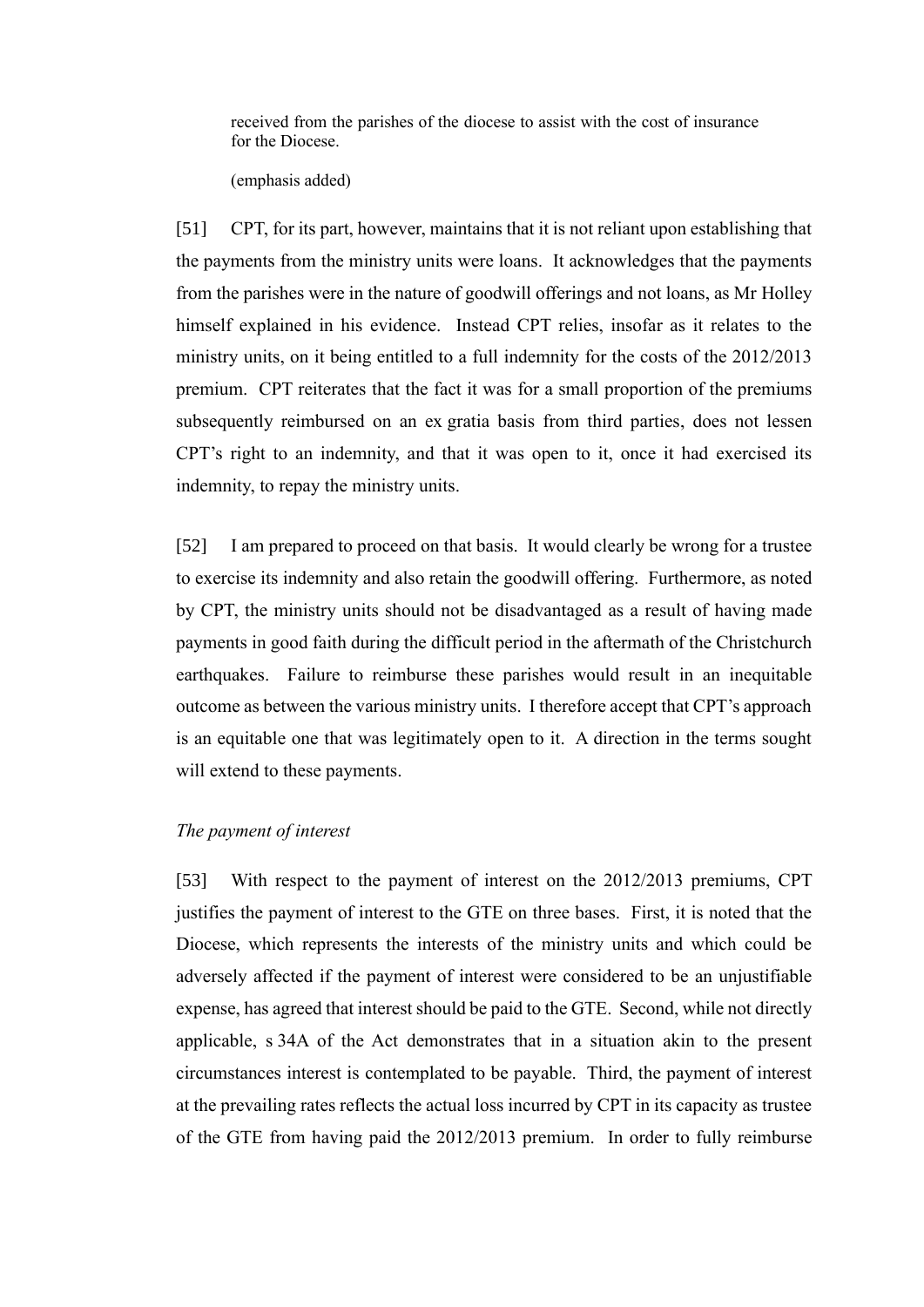CPT, interest should be paid. I accept those reasons support the payment of interest. The Attorney-General does not contend otherwise.

# **Orders**

[54] The following directions are made pursuant to s 66 of the Act and/or the Court's inherent jurisdiction:

- (a) CPT may hold the surplus funds:
	- (i) as they relate to insured properties, on the same trusts as the particular insured property is held;
	- (ii) as they relate to contents, for the purposes of the ministry units that own the contents;
- (b) CPT may allocate the surplus funds to all insured properties and contents where entitlements arose under the insurance policy;
- (c) CPT may divide the surplus funds proportionately on the basis of the value of the policy entitlements of each claim under the insurance policy; and
- (d) CPT's refunding of the advances made by the GTE and from ministry units to pay for the 2012/2013 premium including interest was lawful.
- [55] In addition, the following orders are made:
	- (a) CPT may recover its indemnity costs of, and incidental to, this proceeding from the surplus funds, pursuant to its indemnity;
	- (b) The costs of the Bishop, in his capacity as representative of the Anglican Diocese of Christchurch, of and incidental to this proceeding may be met from the surplus funds on an indemnity basis.